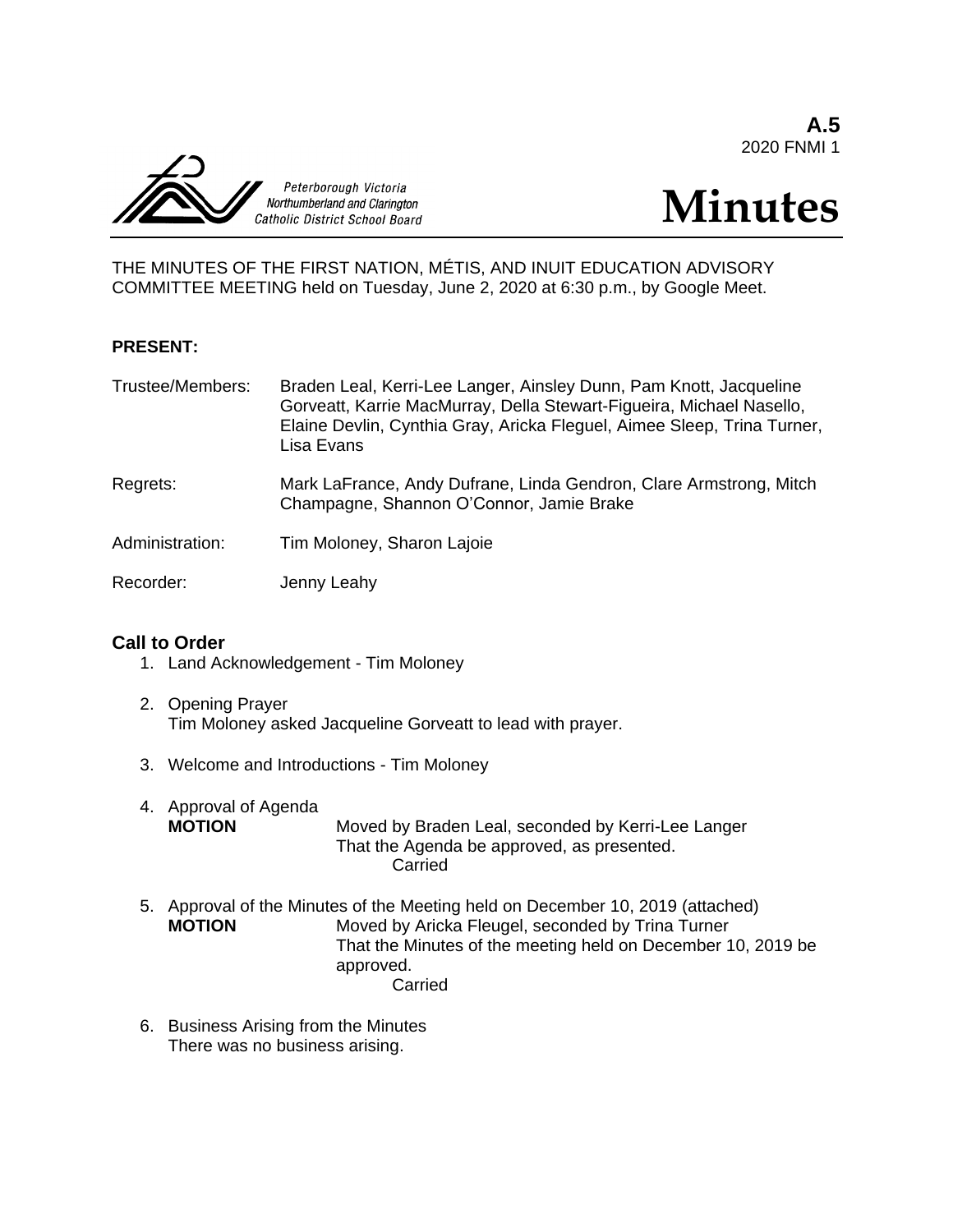# A. **Presentations/Discussions**

- 1. Community Partners Sharing
	- Curve Lake First Nation Aricka Fleguel
	- Following the declaration of a provincial emergency on March 17, 2020, students and teachers moved to the online learning module
	- After that date, the school launched a new website, which includes a parent portal and teacher blogs, to help families adjust to this new method
	- Students are continuing to access supports, such as speech/language, social work, etc.
	- Staff are adjusting well to the online platform, engaging in professional learning, and continuing to share information amongst each other
	- Curve Lake First Nation held a "Standing Parade" in the community. Another one is planned for June 19 which will celebrate the graduates
	- Community checkpoint has been setup to help control exposure of COVID-19
	- The PowWow, scheduled for September, has not been cancelled as of the date of this meeting. The decision will be reviewed again in the summer

# Alderville First Nation – Jacqueline Gorveatt

- As with Curve Lake First Nation, the pandemic has caused the community to work from home, with students engaging in online learning
- Ongoing services are continuing to be provided through student services
- Traffic is being stopped to control who is coming into the community
- Businesses initially all shut down some have since re-opened, primarily gas and convenience stores
- Education Manager has been supporting students online
- As of the date of this meeting, the PowWow has not yet been cancelled
- Chief and Counsel are making good decisions to keep things closed, and modelling social distancing

# Nogojiwanong Friendship Centre – Cynthia Gray

- Creative programming opportunities are being made available to keep students and families engaged
- A new student worker has been hired to provide social work support to the community
- Staff who would normally be supporting students in the schools are now finding new ways to provide that support
- In some cases, the situation has been working for students. As a result of the Covid-19 situation, a positive has been that families have had more home-time together

Hiawatha First Nation – Karrie MacMurray

- Karrie had been reaching out to students, assisting with technology and communicating with families
- An area of particular focus had been to recognize graduates how could it be done virtually to ensure students are recognized? Feedback had been requested from students and parents
- Updates were provided to the community Providing information, eg. creating space in your home, having fun with online learning, how to engage students.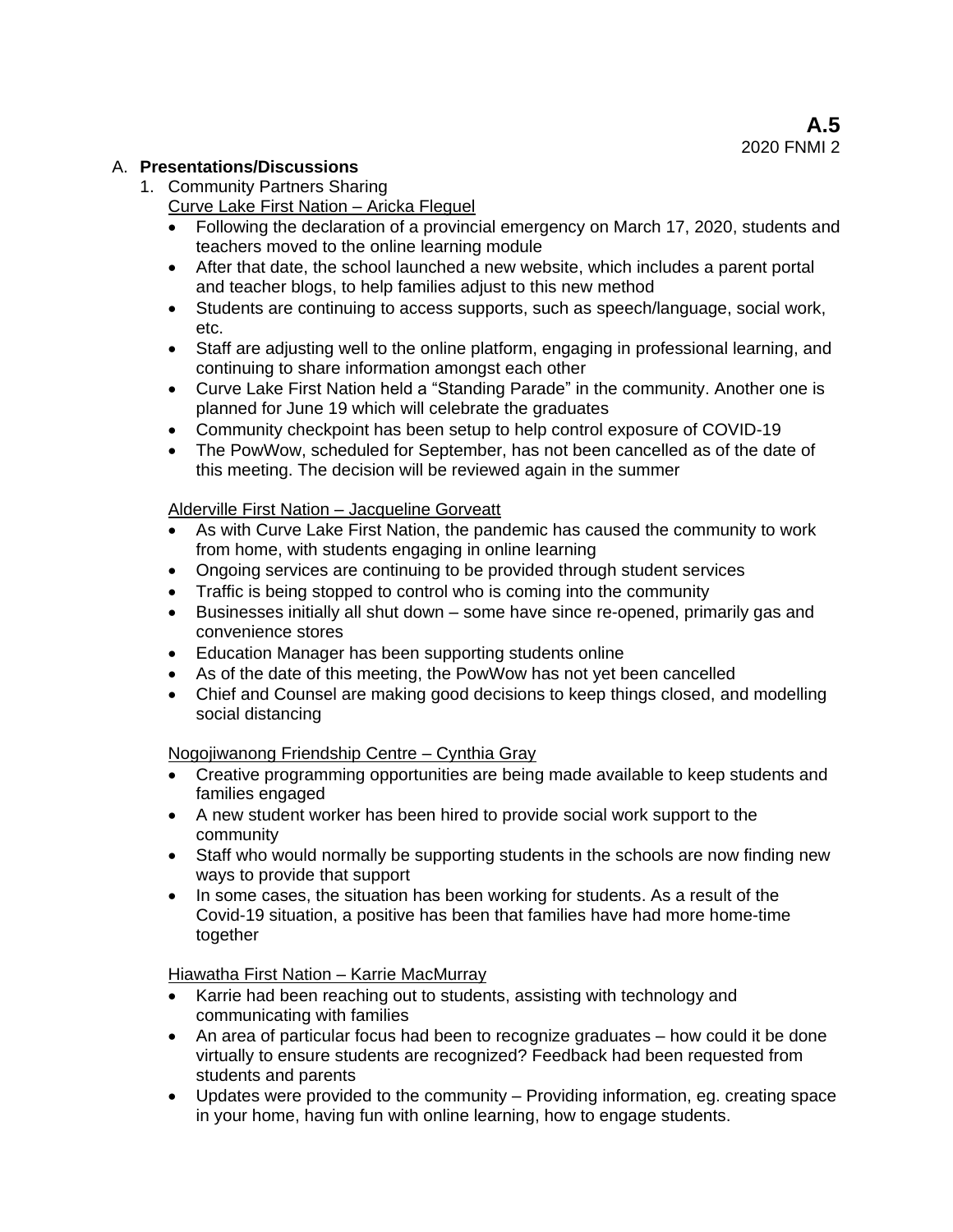- 2. Consultant Update Sharon Lajoie
	- a. [Honouring Indigenous Education in PVNC](https://sway.office.com/OFS0iv1NYRVjD6XA?ref=Link)
	- b. Overview of the BAP year with data on Walking the Path, Kairos Blanket Exercise, First Nation, Métis, and Inuit Studies courses, etc.

Sharon provided an update of the activities and events that have taken place since January, pointing out that the year has been interrupted by the COVID-19 pandemic. The board was able to fulfil many goals of the BAP, despite the year being cut short.

- c. Native Studies Courses will be running in all six (6) secondary schools for the 2020- 2021 school year
- d. Ministry of Education updates Unspent Indigenous Education (BAP) funding will be carried forward into the next school year (2020-2021). No news to report yet regarding funding for the 2020-2021 school year.
- 3. Celebrating Sacred Teachings Michael Nasello, Sharon Lajoie, Peter Bagnall Michael Nasello reflected on his vision for this document which was the culmination of the Fruits of the Holy Spirit, the Catholic Social Teachings, and the Seven Grandfather Teachings.

The working group comprised of Emily Moore, Shane Alderson, Jacqueline Gorveatt, Kendra Willis, Peter Bagnall, Sean Heuchert, and Sharon Lajoie, along with Coop Student, Elisa Schmidt.

Following a few minor edits, this resource will be rolled out to Principals in September 2020.

Michael offered his thanks to the Committee for their wisdom and input toward the development of this resource.

4. 2020-2022 Committee Membership - Tim Moloney

The Committee members were thanked for their commitment during the last two years. Some members will not be returning as their term officially expires on June 30, 2020. Tim encouraged those members to re-apply for the next two-year term of September 2020-June 2022.

#### B. **Informational Items**

1. Indigenous Education Facilitator - Tim Moloney

Information was provided regarding the establishment of a new contract position that will support Indigenous Education in PVNC. The local First Nation and Métis community members have been involved in developing the role and will continue to be involved in the screening and the interview process. The successful candidate is expected to begin September 2020.

2. Learning@Home/Summer Programs - Michael Mooney Mike Mooney was introduced as the Teacher-Learning Consultant hired to replace Sharon Lajoie as the Indigenous Education Lead. Mike assumes this role in September 2020